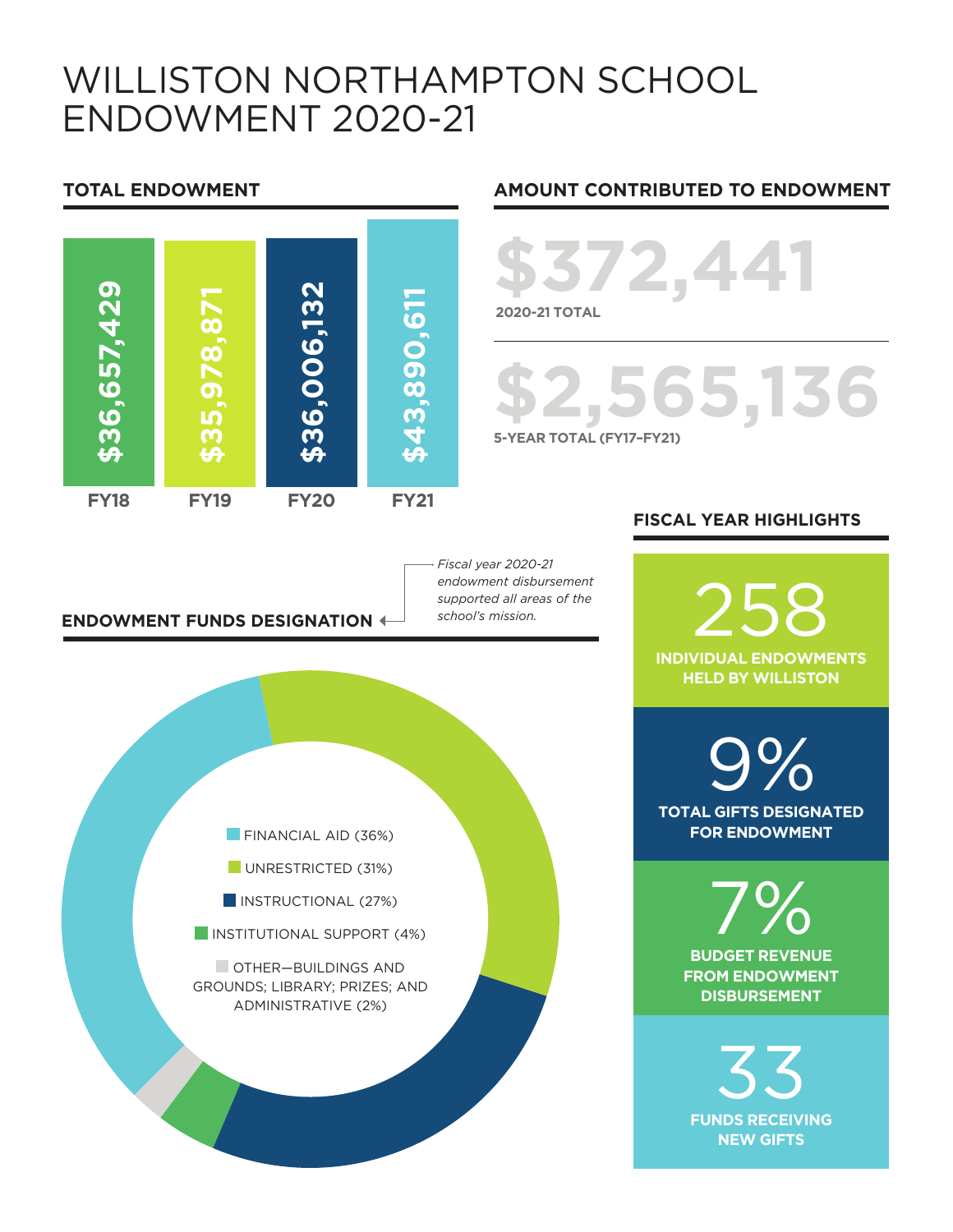| <b>FINANCIAL AID FUNDS</b>                                           | Year               | <b>New Gifts</b> | 6/30/21             | <b>FY21</b>         |
|----------------------------------------------------------------------|--------------------|------------------|---------------------|---------------------|
|                                                                      | <b>Established</b> |                  | <b>Market Value</b> | <b>Distribution</b> |
|                                                                      |                    |                  |                     |                     |
|                                                                      |                    |                  |                     |                     |
| • A.L., Alfred T. '33 & David W. '46 Hepworth Scholarship            | 1985               |                  | \$30,128            | \$1,462             |
| • Alec J. Stall '00 Memorial Scholarship Fund                        | 2010               |                  | \$51,388            | \$2,493             |
| • Alethea Walker Overholser '71 Memorial Scholarship                 | 2005               |                  | \$60,900            | \$2,954             |
| • Anna E. Topliff Scholarship                                        | 1938               |                  | \$4,091             | \$198               |
| • Antonio J. Giacomini '31 Memorial Scholarship                      | 1976               |                  | \$92,141            | \$4,470             |
| • Archibald and Martha Galbraith Memorial Scholarship                | 1957               |                  | \$382,969           | \$18,579            |
| • Arnold Gessner and Beth Keeney Clemens Scholarship                 | 1999               |                  | \$753,939           | \$36,576            |
| • Arthur Knight Scholarship                                          | 1970               |                  | \$1,968             | \$95                |
| • Blish Scholarship                                                  | 1973               |                  | \$9,442             | \$458               |
| • Booth Family Scholarship                                           | 2007               |                  | \$102,745           | \$4,984             |
| • Brian and Janet Wright Scholarship                                 | 2010               |                  | \$263,071           | \$12,762            |
| • C. Paul Hamel '28 Scholarship                                      | 1990               |                  | \$875               | \$42                |
| • Captain Derrol W. Rogers '36 Memorial Scholarship                  | 1985               |                  | \$16,897            | \$820               |
| • Carlton T. Bishop (1900) Memorial Scholarship                      | 1959               |                  | \$10,556            | \$512               |
| • Cathleen C. Robinson Endowed Scholarship Fund                      | 2015               | \$7,203          | \$109,042           | \$5,024             |
| • Charles G. Miles Scholarship                                       | 1955               |                  | \$4,091             | \$198               |
| • Christine Johnson Tyler '75 Scholarship                            | 1974               | \$5,000          | \$392,497           | \$19,041            |
| • Class of 1956 Scholarship                                          | 2006               |                  | \$140,337           | \$6,808             |
| • Class of 1965 Memorial Scholarship Fund                            | 2015               | \$4,251          | \$46,426            | \$2,246             |
| • Class of 1971 Scholarship                                          | 1971               | \$19,001         | \$88,010            | \$4,221             |
| • Class of 2006 Scholarship Fund                                     | 2006               |                  | \$124,412           | \$6,036             |
| • Conrad "Connie" Fisher '52 Scholarship                             | 2015               |                  | \$30,648            | \$1,487             |
| • Constance Elms Killebrew Memorial Scholarship                      | 2004               |                  | \$65,827            | \$3,193             |
| • Craig J. Baumer '65 Memorial Scholarship                           | 1999               |                  | \$82,163            | \$3,986             |
| • Cynthia J. Blucke '84 Memorial Scholarship                         | 1989               |                  | \$25,052            | \$1,215             |
| • D. Jeffrey and Marion Farrell Templeton Financial Aid Support Fund | 2004               |                  | \$31,103            | \$1,509             |
| • Daniel D. Lucier '77 Memorial Scholarship Fund                     | 2015               |                  | \$37,389            | \$1,814             |
| • David Darrin '36 Scholarship                                       | 1971               |                  | \$81,147            | \$3,937             |
| · David K. Kaplan '88 Memorial Scholarship Fund                      | 2007               |                  | \$109,075           | \$5,292             |
|                                                                      | 1984               |                  | \$49,207            | \$2,387             |
| • Dorothy Bement Memorial Scholarship                                | 1981               |                  | \$140,332           | \$6,808             |
| • Dorothy C. and Homer G. Perkins Scholarship Fund                   |                    |                  |                     |                     |
| • Douglas Martin Revson '60 Memorial Scholarship                     | 1967               |                  | \$93,522            | \$4,537             |
| • Dr. Henry E. Donais '27 and Family Scholarship                     | 1997               |                  | \$153,377           | \$7,441             |
| • Dr. Stanley B. Popielarz Scholarship                               | 1996               |                  | \$18,662            | \$905               |
| • Ed Michael Reggie, Jr. '71 Scholarship                             | 2008               |                  | \$186,619           | \$9,053             |
| • Edward E. '21 and Edyth K. Lynch Scholarship                       | 2001               | \$10,000         | \$48,798            | \$2,367             |
| · Edward J. Brennan, Jr. Scholarship                                 | 2006               |                  | \$124,412           | \$6,036             |
| • Elizabeth A. Wood Memorial Scholarship                             | 1965               |                  | \$56,018            | \$2,718             |
| • Emily N. McFadon Vincent '49 and Bob E. Vincent Scholarship Fund   | 2004               |                  | \$269,086           | \$13,054            |
| • Florence S. Hyman Scholarship                                      | 1961               |                  | \$9,494             | \$461               |
| • Fontaine Family Scholarship                                        | 2008               |                  | \$166,008           | \$8,054             |
| · Francis C. "Cork" O'Keefe '19 Scholarship                          | 1992               | \$45,000         | \$546,931           | \$24,376            |
| • Frank W. '07 and Edith B. Green Memorial Scholarship               | 1993               |                  | \$554,072           | \$26,880            |
| • Franklin King III '49 & King & Cushman, Inc. Scholarship           | 1989               |                  | \$26,129            | \$1,268             |
| • Fredric A. Bakunin '59 Memorial Scholarship                        | 2000               |                  | \$67,261            | \$3,263             |
| • Gene Gadaire '67 Memorial Scholarship                              | 2010               |                  | \$124,412           | \$6,036             |
| • General Scholarship                                                |                    |                  | \$48,510            | \$2,353             |
| • George Astill Memorial Scholarship                                 | 1941               |                  | \$4,091             | \$198               |
| · George H. Edwards (1898) Memorial Scholarship                      | 1946               |                  | \$50,312            | \$2,441             |
| • H. A. Lockwood '33 Family Scholarship                              | 1999               | \$979            | \$83,390            | \$4,020             |
| • Harold W. and Dorothy P. Conant Scholarship                        | 1952               |                  | \$165,009           | \$8,005             |
| • Harold W. Garrity '26 Memorial Scholarship                         | 1988               |                  | \$83,917            | \$4,071             |
| • Henry and Lorraine Teller Memorial Scholarship                     | 1983               | \$300            | \$35,110            | \$1,703             |
| • Henry R. '42 and Amy C. Liss Scholarship                           | 1989               |                  | \$360,044           | \$17,467            |
| • Henry S. Suydam Memorial Scholarship                               | 1913               |                  | \$8,327             | \$404               |
| • Herbert and Connie Futter Academic Merit Scholarship               | 1986               |                  | \$90,241            | \$4,378             |
| • Hess Family Memorial Scholarship                                   | 1948               |                  | \$81,175            | \$3,938             |
| • Howard G. Boardman Memorial Scholarship                            | 1961               | \$250            | \$27,207            | \$1,320             |
| • Howard G. Boardman Scholarship Bequest                             | 1987               |                  | \$148,270           | \$7,193             |
| • Immersion Experience Scholarship                                   | 2004               |                  | \$31,932            | \$1,549             |
| • Independence Foundation Scholarship Fund                           | 2013               |                  | \$254,807           | \$12,157            |
| • J. Gardner Smith Memorial Scholarship                              | 1986               |                  | \$23,786            | \$1,154             |
| • J. Steven Staggs '78 Scholarship Fund                              | 2005               |                  | \$59,934            | \$2,908             |
| • James H. Shepardson Memorial Scholarship                           | 1964               | \$300            | \$38,009            | \$1,839             |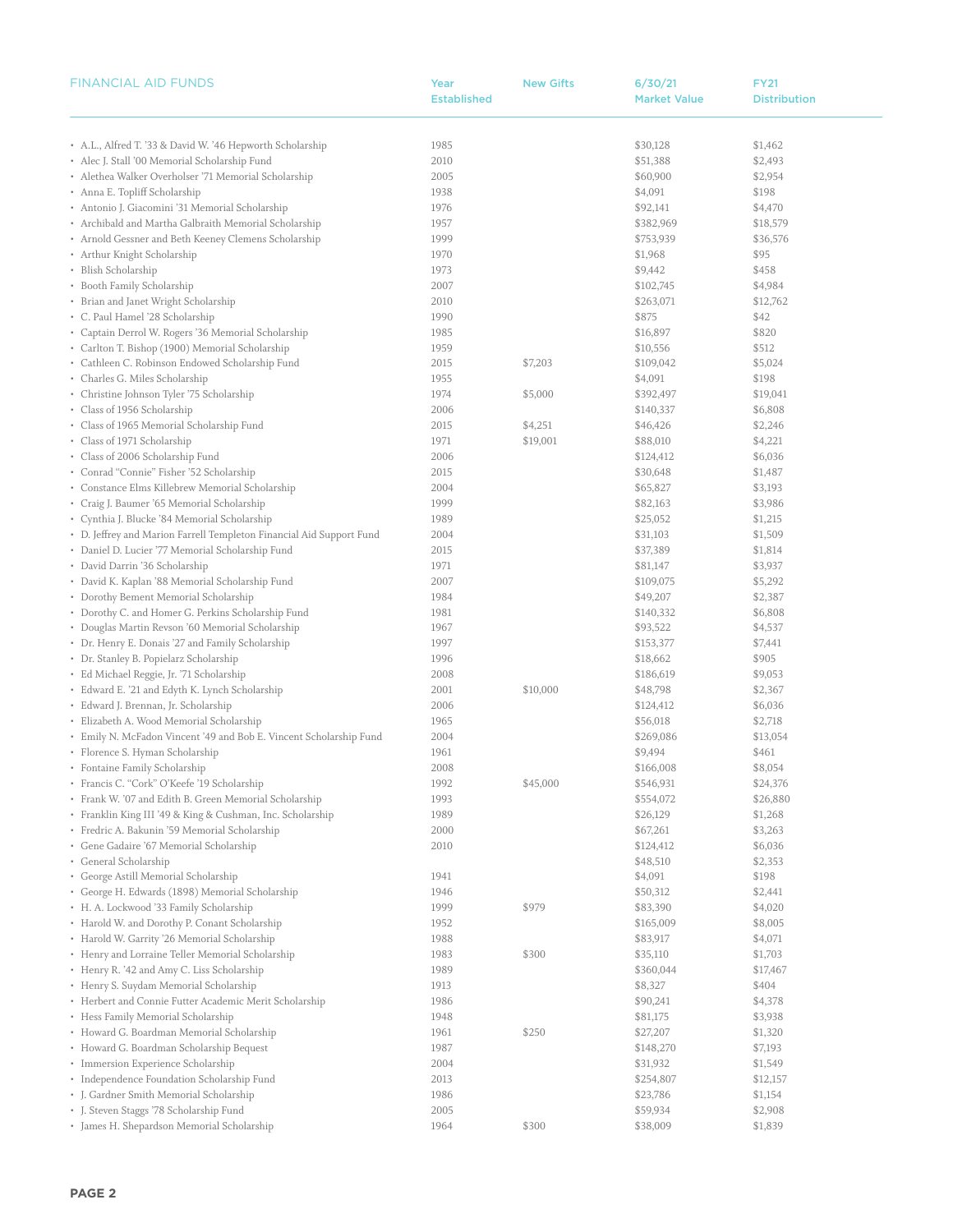| <b>Established</b><br><b>Market Value</b><br><b>Distribution</b><br>• James L. Borck '60 Memorial Scholarship<br>1988<br>\$16,703<br>\$810<br>· Jill Gordon Mark '71 Scholarship Fund<br>\$2,832<br>2004<br>\$58,372<br>• John D. and Helen R. Hayden Family Scholarship<br>1991<br>\$8,469<br>\$411<br>\$794<br>• John E. Stowe Sutton (1885) Memorial Scholarship<br>\$16,365<br>1918<br>• John F. Cody Memorial Scholarship<br>\$23,701<br>1992<br>\$1,150<br>• Joseph C. Foster '23 Memorial Scholarship<br>1972<br>\$15,513<br>\$753<br>• Katherine E. Risley '93 Scholarship Fund<br>2016<br>\$70,627<br>\$0<br>• Katherine Odette Verdickt Scholarship<br>\$280,124<br>\$13,590<br>2005<br>• Kluger Family Scholarship Fund<br>2006<br>\$298,590<br>\$14,486<br>• Laurence M. Ferguson Jr. '69 Memorial Scholarship<br>2010<br>\$128,639<br>\$6,241<br>• Leonard J. Dineen '54 Memorial Scholarship<br>\$4,769<br>1954<br>\$2,285<br>\$98,852<br>• Leslie F. Banyard Memorial Scholarship<br>1970<br>\$2,838<br>\$138<br>· Lincoln D. Granniss Yale University Scholarship<br>\$81,826<br>\$3,970<br>1963<br>• Lorraine C. and John H. Williams '42 Scholarship<br>1999<br>\$1,244,124<br>\$60,356<br>\$262<br>• Louis A. Gebhard Memorial Scholarship<br>\$5,392<br>1971<br>\$1,522<br>• Margaret and Waldo Sweet, Sr. Scholarship<br>\$31,383<br>2001<br>• Marjorie H. and B. Kirkham Sullivan '29 Memorial Scholarship<br>\$29,552<br>\$1,434<br>1984<br>\$604<br>• Marleen Timm Memorial Scholarship<br>1999<br>\$12,441<br>• Martha D. Grinnell '85 Scholarship<br>\$15,053<br>\$730<br>1990<br>• Martin Luther King Scholarship<br>\$509<br>\$10,494<br>1968<br>\$636<br>• Martin Tananbaum Memorial Scholarship<br>1972<br>\$13,106<br>\$7,694<br>• Memorial Scholarship<br>1986<br>\$158,590<br>· Michael I. Ginsberg '51 Memorial Scholarship<br>\$879<br>\$62,589<br>\$3,012<br>1992<br>· Michael P. and Ella C. Alogna P'57, '62 Scholarship<br>2001<br>\$33,554<br>\$1,628<br>• Monte Kimball Scholarship<br>\$87,103<br>\$4,226<br>1977<br>• Nancy White Jencks '41 Memorial Scholarship Fund<br>\$7,994<br>2017<br>\$164,773<br>• Northampton School for Girls Class of 1944 Scholarship<br>1994<br>\$13,993<br>\$679<br>• Paul Elkins '57 Memorial Scholarship<br>\$2,552<br>\$124<br>1957<br>• Paul M. Pathy '90 Scholarship Fund<br>\$1,509<br>2006<br>\$31,103<br>• Philip G. Lee '90 Memorial Scholarship<br>1989<br>\$9,091<br>\$441<br>• Phillips and Sarah Stevens Scholarship<br>\$4,316<br>\$121,278<br>\$5,880<br>1973<br>· Richard J. Meehan '58 Memorial Scholarship<br>1972<br>\$41,084<br>\$1,993<br>• Richard O. and Verna H. Palmer Scholarship<br>1983<br>\$1,100<br>\$41,047<br>\$1,991<br>• Richard P. Oaks '12 Memorial Scholarship<br>1963<br>\$992<br>\$20,457<br>• Richard R. and Marilyn Francis Appreciation Fund<br>2000<br>\$1,543<br>\$255,370<br>\$12,389<br>• Rigali Family Financial Aid Fund<br>2019<br>\$81,753<br>\$3,966<br>• Robert A. and Norma W. Sears Scholarship<br>\$41,706<br>\$0<br>1997<br>\$1,772<br>• Robert B. Couch '50 Scholarship<br>1997<br>\$259<br>\$36,633<br>• Robert G. Weyl '14 Scholarship<br>1954<br>\$2,921<br>\$142<br>• Robert Parker Clapp (1875) Memorial Scholarship<br>1944<br>\$619,554<br>\$30,057<br>2006<br>• Robert R. Mathews '28 Family Scholarship<br>\$290,476<br>\$14,092<br>• Rouse Family Scholarship<br>\$100<br>1965<br>\$26,618<br>\$1,286<br>• Roy F. Bolles '70 Scholarship<br>\$8,714<br>\$423<br>1971<br>• Roy M. Henwood, Jr. '65 Scholarship Fund<br>\$37,920<br>\$0<br>2019<br>\$15,159<br>• Russell M. Wright Memorial Scholarship<br>1926<br>\$40,913<br>\$1,985<br>• Ruth I. Derby Memorial Scholarship<br>1985<br>\$45,164<br>\$930,958<br>• Ryan L. Ball '87 Memorial Scholarship<br>1992<br>\$150<br>\$31,194<br>\$1,513<br>• Sabina Cain Scholarship<br>1978<br>\$229,538<br>\$11,136<br>• Samuel Williston Memorial Scholarship<br>\$101,352<br>\$4,917<br>1874<br>· Sandra Bashore '55 and Joseph C. Mesics Scholarship<br>2006<br>\$311,460<br>\$15,110<br>• Sarah B. Whitaker Memorial Scholarship<br>1974<br>\$450<br>\$125,369<br>\$6,082<br>• Schwerin-Morse Memorial Scholarship<br>\$238,645<br>1949<br>\$11,577<br>· Susan Caroline Ferguson '80 Memorial Scholarship<br>\$23,087<br>1982<br>\$1,120<br>• Thomas and Suzanna Patterson Downs Memorial Scholarship<br>1982<br>\$50,405<br>\$2,445<br>• Thomson Brothers Financial Aid Fund<br>2019<br>\$132,566<br>\$6,433<br>• Timm Family Scholarship<br>1995<br>\$124,848<br>\$6,057<br>• Tyler S. Bell '96 Memorial Scholarship<br>1994<br>\$125<br>\$37,761<br>\$1,831<br>• Viola F. Hussey Memorial Scholarship<br>\$32,115<br>\$1,558<br>1985<br>• W. Alan Dayton '43 Scholarship<br>1988<br>\$9,148<br>\$444<br>• W. Seward Mariner '23 Memorial Scholarship<br>1981<br>\$80,559<br>\$3,908<br>1991<br>\$448,684<br>• William C. Hill Scholarship<br>\$21,767<br>· William F. Robotham '22 Memorial Scholarship<br>1968<br>\$1,106<br>\$54<br>• William H. and Grace S. Benton Memorial Scholarship<br>1989<br>\$157,945<br>\$7,662 | Year | <b>New Gifts</b> | 6/30/21 | <b>FY21</b> |
|----------------------------------------------------------------------------------------------------------------------------------------------------------------------------------------------------------------------------------------------------------------------------------------------------------------------------------------------------------------------------------------------------------------------------------------------------------------------------------------------------------------------------------------------------------------------------------------------------------------------------------------------------------------------------------------------------------------------------------------------------------------------------------------------------------------------------------------------------------------------------------------------------------------------------------------------------------------------------------------------------------------------------------------------------------------------------------------------------------------------------------------------------------------------------------------------------------------------------------------------------------------------------------------------------------------------------------------------------------------------------------------------------------------------------------------------------------------------------------------------------------------------------------------------------------------------------------------------------------------------------------------------------------------------------------------------------------------------------------------------------------------------------------------------------------------------------------------------------------------------------------------------------------------------------------------------------------------------------------------------------------------------------------------------------------------------------------------------------------------------------------------------------------------------------------------------------------------------------------------------------------------------------------------------------------------------------------------------------------------------------------------------------------------------------------------------------------------------------------------------------------------------------------------------------------------------------------------------------------------------------------------------------------------------------------------------------------------------------------------------------------------------------------------------------------------------------------------------------------------------------------------------------------------------------------------------------------------------------------------------------------------------------------------------------------------------------------------------------------------------------------------------------------------------------------------------------------------------------------------------------------------------------------------------------------------------------------------------------------------------------------------------------------------------------------------------------------------------------------------------------------------------------------------------------------------------------------------------------------------------------------------------------------------------------------------------------------------------------------------------------------------------------------------------------------------------------------------------------------------------------------------------------------------------------------------------------------------------------------------------------------------------------------------------------------------------------------------------------------------------------------------------------------------------------------------------------------------------------------------------------------------------------------------------------------------------------------------------------------------------------------------------------------------------------------------------------------------------------------------------------------------------------------------------------------------------------------------------------------------------------------------------------------------------------------------------------------------------------------------------------------------------------------------------------------------------------------------------------------------------------------------------------------------------------------------------------------------------------------------------------------------------------------------------------------------------------------------------------------------------------|------|------------------|---------|-------------|
|                                                                                                                                                                                                                                                                                                                                                                                                                                                                                                                                                                                                                                                                                                                                                                                                                                                                                                                                                                                                                                                                                                                                                                                                                                                                                                                                                                                                                                                                                                                                                                                                                                                                                                                                                                                                                                                                                                                                                                                                                                                                                                                                                                                                                                                                                                                                                                                                                                                                                                                                                                                                                                                                                                                                                                                                                                                                                                                                                                                                                                                                                                                                                                                                                                                                                                                                                                                                                                                                                                                                                                                                                                                                                                                                                                                                                                                                                                                                                                                                                                                                                                                                                                                                                                                                                                                                                                                                                                                                                                                                                                                                                                                                                                                                                                                                                                                                                                                                                                                                                                                                                                                            |      |                  |         |             |
|                                                                                                                                                                                                                                                                                                                                                                                                                                                                                                                                                                                                                                                                                                                                                                                                                                                                                                                                                                                                                                                                                                                                                                                                                                                                                                                                                                                                                                                                                                                                                                                                                                                                                                                                                                                                                                                                                                                                                                                                                                                                                                                                                                                                                                                                                                                                                                                                                                                                                                                                                                                                                                                                                                                                                                                                                                                                                                                                                                                                                                                                                                                                                                                                                                                                                                                                                                                                                                                                                                                                                                                                                                                                                                                                                                                                                                                                                                                                                                                                                                                                                                                                                                                                                                                                                                                                                                                                                                                                                                                                                                                                                                                                                                                                                                                                                                                                                                                                                                                                                                                                                                                            |      |                  |         |             |
|                                                                                                                                                                                                                                                                                                                                                                                                                                                                                                                                                                                                                                                                                                                                                                                                                                                                                                                                                                                                                                                                                                                                                                                                                                                                                                                                                                                                                                                                                                                                                                                                                                                                                                                                                                                                                                                                                                                                                                                                                                                                                                                                                                                                                                                                                                                                                                                                                                                                                                                                                                                                                                                                                                                                                                                                                                                                                                                                                                                                                                                                                                                                                                                                                                                                                                                                                                                                                                                                                                                                                                                                                                                                                                                                                                                                                                                                                                                                                                                                                                                                                                                                                                                                                                                                                                                                                                                                                                                                                                                                                                                                                                                                                                                                                                                                                                                                                                                                                                                                                                                                                                                            |      |                  |         |             |
|                                                                                                                                                                                                                                                                                                                                                                                                                                                                                                                                                                                                                                                                                                                                                                                                                                                                                                                                                                                                                                                                                                                                                                                                                                                                                                                                                                                                                                                                                                                                                                                                                                                                                                                                                                                                                                                                                                                                                                                                                                                                                                                                                                                                                                                                                                                                                                                                                                                                                                                                                                                                                                                                                                                                                                                                                                                                                                                                                                                                                                                                                                                                                                                                                                                                                                                                                                                                                                                                                                                                                                                                                                                                                                                                                                                                                                                                                                                                                                                                                                                                                                                                                                                                                                                                                                                                                                                                                                                                                                                                                                                                                                                                                                                                                                                                                                                                                                                                                                                                                                                                                                                            |      |                  |         |             |
|                                                                                                                                                                                                                                                                                                                                                                                                                                                                                                                                                                                                                                                                                                                                                                                                                                                                                                                                                                                                                                                                                                                                                                                                                                                                                                                                                                                                                                                                                                                                                                                                                                                                                                                                                                                                                                                                                                                                                                                                                                                                                                                                                                                                                                                                                                                                                                                                                                                                                                                                                                                                                                                                                                                                                                                                                                                                                                                                                                                                                                                                                                                                                                                                                                                                                                                                                                                                                                                                                                                                                                                                                                                                                                                                                                                                                                                                                                                                                                                                                                                                                                                                                                                                                                                                                                                                                                                                                                                                                                                                                                                                                                                                                                                                                                                                                                                                                                                                                                                                                                                                                                                            |      |                  |         |             |
|                                                                                                                                                                                                                                                                                                                                                                                                                                                                                                                                                                                                                                                                                                                                                                                                                                                                                                                                                                                                                                                                                                                                                                                                                                                                                                                                                                                                                                                                                                                                                                                                                                                                                                                                                                                                                                                                                                                                                                                                                                                                                                                                                                                                                                                                                                                                                                                                                                                                                                                                                                                                                                                                                                                                                                                                                                                                                                                                                                                                                                                                                                                                                                                                                                                                                                                                                                                                                                                                                                                                                                                                                                                                                                                                                                                                                                                                                                                                                                                                                                                                                                                                                                                                                                                                                                                                                                                                                                                                                                                                                                                                                                                                                                                                                                                                                                                                                                                                                                                                                                                                                                                            |      |                  |         |             |
|                                                                                                                                                                                                                                                                                                                                                                                                                                                                                                                                                                                                                                                                                                                                                                                                                                                                                                                                                                                                                                                                                                                                                                                                                                                                                                                                                                                                                                                                                                                                                                                                                                                                                                                                                                                                                                                                                                                                                                                                                                                                                                                                                                                                                                                                                                                                                                                                                                                                                                                                                                                                                                                                                                                                                                                                                                                                                                                                                                                                                                                                                                                                                                                                                                                                                                                                                                                                                                                                                                                                                                                                                                                                                                                                                                                                                                                                                                                                                                                                                                                                                                                                                                                                                                                                                                                                                                                                                                                                                                                                                                                                                                                                                                                                                                                                                                                                                                                                                                                                                                                                                                                            |      |                  |         |             |
|                                                                                                                                                                                                                                                                                                                                                                                                                                                                                                                                                                                                                                                                                                                                                                                                                                                                                                                                                                                                                                                                                                                                                                                                                                                                                                                                                                                                                                                                                                                                                                                                                                                                                                                                                                                                                                                                                                                                                                                                                                                                                                                                                                                                                                                                                                                                                                                                                                                                                                                                                                                                                                                                                                                                                                                                                                                                                                                                                                                                                                                                                                                                                                                                                                                                                                                                                                                                                                                                                                                                                                                                                                                                                                                                                                                                                                                                                                                                                                                                                                                                                                                                                                                                                                                                                                                                                                                                                                                                                                                                                                                                                                                                                                                                                                                                                                                                                                                                                                                                                                                                                                                            |      |                  |         |             |
|                                                                                                                                                                                                                                                                                                                                                                                                                                                                                                                                                                                                                                                                                                                                                                                                                                                                                                                                                                                                                                                                                                                                                                                                                                                                                                                                                                                                                                                                                                                                                                                                                                                                                                                                                                                                                                                                                                                                                                                                                                                                                                                                                                                                                                                                                                                                                                                                                                                                                                                                                                                                                                                                                                                                                                                                                                                                                                                                                                                                                                                                                                                                                                                                                                                                                                                                                                                                                                                                                                                                                                                                                                                                                                                                                                                                                                                                                                                                                                                                                                                                                                                                                                                                                                                                                                                                                                                                                                                                                                                                                                                                                                                                                                                                                                                                                                                                                                                                                                                                                                                                                                                            |      |                  |         |             |
|                                                                                                                                                                                                                                                                                                                                                                                                                                                                                                                                                                                                                                                                                                                                                                                                                                                                                                                                                                                                                                                                                                                                                                                                                                                                                                                                                                                                                                                                                                                                                                                                                                                                                                                                                                                                                                                                                                                                                                                                                                                                                                                                                                                                                                                                                                                                                                                                                                                                                                                                                                                                                                                                                                                                                                                                                                                                                                                                                                                                                                                                                                                                                                                                                                                                                                                                                                                                                                                                                                                                                                                                                                                                                                                                                                                                                                                                                                                                                                                                                                                                                                                                                                                                                                                                                                                                                                                                                                                                                                                                                                                                                                                                                                                                                                                                                                                                                                                                                                                                                                                                                                                            |      |                  |         |             |
|                                                                                                                                                                                                                                                                                                                                                                                                                                                                                                                                                                                                                                                                                                                                                                                                                                                                                                                                                                                                                                                                                                                                                                                                                                                                                                                                                                                                                                                                                                                                                                                                                                                                                                                                                                                                                                                                                                                                                                                                                                                                                                                                                                                                                                                                                                                                                                                                                                                                                                                                                                                                                                                                                                                                                                                                                                                                                                                                                                                                                                                                                                                                                                                                                                                                                                                                                                                                                                                                                                                                                                                                                                                                                                                                                                                                                                                                                                                                                                                                                                                                                                                                                                                                                                                                                                                                                                                                                                                                                                                                                                                                                                                                                                                                                                                                                                                                                                                                                                                                                                                                                                                            |      |                  |         |             |
|                                                                                                                                                                                                                                                                                                                                                                                                                                                                                                                                                                                                                                                                                                                                                                                                                                                                                                                                                                                                                                                                                                                                                                                                                                                                                                                                                                                                                                                                                                                                                                                                                                                                                                                                                                                                                                                                                                                                                                                                                                                                                                                                                                                                                                                                                                                                                                                                                                                                                                                                                                                                                                                                                                                                                                                                                                                                                                                                                                                                                                                                                                                                                                                                                                                                                                                                                                                                                                                                                                                                                                                                                                                                                                                                                                                                                                                                                                                                                                                                                                                                                                                                                                                                                                                                                                                                                                                                                                                                                                                                                                                                                                                                                                                                                                                                                                                                                                                                                                                                                                                                                                                            |      |                  |         |             |
|                                                                                                                                                                                                                                                                                                                                                                                                                                                                                                                                                                                                                                                                                                                                                                                                                                                                                                                                                                                                                                                                                                                                                                                                                                                                                                                                                                                                                                                                                                                                                                                                                                                                                                                                                                                                                                                                                                                                                                                                                                                                                                                                                                                                                                                                                                                                                                                                                                                                                                                                                                                                                                                                                                                                                                                                                                                                                                                                                                                                                                                                                                                                                                                                                                                                                                                                                                                                                                                                                                                                                                                                                                                                                                                                                                                                                                                                                                                                                                                                                                                                                                                                                                                                                                                                                                                                                                                                                                                                                                                                                                                                                                                                                                                                                                                                                                                                                                                                                                                                                                                                                                                            |      |                  |         |             |
|                                                                                                                                                                                                                                                                                                                                                                                                                                                                                                                                                                                                                                                                                                                                                                                                                                                                                                                                                                                                                                                                                                                                                                                                                                                                                                                                                                                                                                                                                                                                                                                                                                                                                                                                                                                                                                                                                                                                                                                                                                                                                                                                                                                                                                                                                                                                                                                                                                                                                                                                                                                                                                                                                                                                                                                                                                                                                                                                                                                                                                                                                                                                                                                                                                                                                                                                                                                                                                                                                                                                                                                                                                                                                                                                                                                                                                                                                                                                                                                                                                                                                                                                                                                                                                                                                                                                                                                                                                                                                                                                                                                                                                                                                                                                                                                                                                                                                                                                                                                                                                                                                                                            |      |                  |         |             |
|                                                                                                                                                                                                                                                                                                                                                                                                                                                                                                                                                                                                                                                                                                                                                                                                                                                                                                                                                                                                                                                                                                                                                                                                                                                                                                                                                                                                                                                                                                                                                                                                                                                                                                                                                                                                                                                                                                                                                                                                                                                                                                                                                                                                                                                                                                                                                                                                                                                                                                                                                                                                                                                                                                                                                                                                                                                                                                                                                                                                                                                                                                                                                                                                                                                                                                                                                                                                                                                                                                                                                                                                                                                                                                                                                                                                                                                                                                                                                                                                                                                                                                                                                                                                                                                                                                                                                                                                                                                                                                                                                                                                                                                                                                                                                                                                                                                                                                                                                                                                                                                                                                                            |      |                  |         |             |
|                                                                                                                                                                                                                                                                                                                                                                                                                                                                                                                                                                                                                                                                                                                                                                                                                                                                                                                                                                                                                                                                                                                                                                                                                                                                                                                                                                                                                                                                                                                                                                                                                                                                                                                                                                                                                                                                                                                                                                                                                                                                                                                                                                                                                                                                                                                                                                                                                                                                                                                                                                                                                                                                                                                                                                                                                                                                                                                                                                                                                                                                                                                                                                                                                                                                                                                                                                                                                                                                                                                                                                                                                                                                                                                                                                                                                                                                                                                                                                                                                                                                                                                                                                                                                                                                                                                                                                                                                                                                                                                                                                                                                                                                                                                                                                                                                                                                                                                                                                                                                                                                                                                            |      |                  |         |             |
|                                                                                                                                                                                                                                                                                                                                                                                                                                                                                                                                                                                                                                                                                                                                                                                                                                                                                                                                                                                                                                                                                                                                                                                                                                                                                                                                                                                                                                                                                                                                                                                                                                                                                                                                                                                                                                                                                                                                                                                                                                                                                                                                                                                                                                                                                                                                                                                                                                                                                                                                                                                                                                                                                                                                                                                                                                                                                                                                                                                                                                                                                                                                                                                                                                                                                                                                                                                                                                                                                                                                                                                                                                                                                                                                                                                                                                                                                                                                                                                                                                                                                                                                                                                                                                                                                                                                                                                                                                                                                                                                                                                                                                                                                                                                                                                                                                                                                                                                                                                                                                                                                                                            |      |                  |         |             |
|                                                                                                                                                                                                                                                                                                                                                                                                                                                                                                                                                                                                                                                                                                                                                                                                                                                                                                                                                                                                                                                                                                                                                                                                                                                                                                                                                                                                                                                                                                                                                                                                                                                                                                                                                                                                                                                                                                                                                                                                                                                                                                                                                                                                                                                                                                                                                                                                                                                                                                                                                                                                                                                                                                                                                                                                                                                                                                                                                                                                                                                                                                                                                                                                                                                                                                                                                                                                                                                                                                                                                                                                                                                                                                                                                                                                                                                                                                                                                                                                                                                                                                                                                                                                                                                                                                                                                                                                                                                                                                                                                                                                                                                                                                                                                                                                                                                                                                                                                                                                                                                                                                                            |      |                  |         |             |
|                                                                                                                                                                                                                                                                                                                                                                                                                                                                                                                                                                                                                                                                                                                                                                                                                                                                                                                                                                                                                                                                                                                                                                                                                                                                                                                                                                                                                                                                                                                                                                                                                                                                                                                                                                                                                                                                                                                                                                                                                                                                                                                                                                                                                                                                                                                                                                                                                                                                                                                                                                                                                                                                                                                                                                                                                                                                                                                                                                                                                                                                                                                                                                                                                                                                                                                                                                                                                                                                                                                                                                                                                                                                                                                                                                                                                                                                                                                                                                                                                                                                                                                                                                                                                                                                                                                                                                                                                                                                                                                                                                                                                                                                                                                                                                                                                                                                                                                                                                                                                                                                                                                            |      |                  |         |             |
|                                                                                                                                                                                                                                                                                                                                                                                                                                                                                                                                                                                                                                                                                                                                                                                                                                                                                                                                                                                                                                                                                                                                                                                                                                                                                                                                                                                                                                                                                                                                                                                                                                                                                                                                                                                                                                                                                                                                                                                                                                                                                                                                                                                                                                                                                                                                                                                                                                                                                                                                                                                                                                                                                                                                                                                                                                                                                                                                                                                                                                                                                                                                                                                                                                                                                                                                                                                                                                                                                                                                                                                                                                                                                                                                                                                                                                                                                                                                                                                                                                                                                                                                                                                                                                                                                                                                                                                                                                                                                                                                                                                                                                                                                                                                                                                                                                                                                                                                                                                                                                                                                                                            |      |                  |         |             |
|                                                                                                                                                                                                                                                                                                                                                                                                                                                                                                                                                                                                                                                                                                                                                                                                                                                                                                                                                                                                                                                                                                                                                                                                                                                                                                                                                                                                                                                                                                                                                                                                                                                                                                                                                                                                                                                                                                                                                                                                                                                                                                                                                                                                                                                                                                                                                                                                                                                                                                                                                                                                                                                                                                                                                                                                                                                                                                                                                                                                                                                                                                                                                                                                                                                                                                                                                                                                                                                                                                                                                                                                                                                                                                                                                                                                                                                                                                                                                                                                                                                                                                                                                                                                                                                                                                                                                                                                                                                                                                                                                                                                                                                                                                                                                                                                                                                                                                                                                                                                                                                                                                                            |      |                  |         |             |
|                                                                                                                                                                                                                                                                                                                                                                                                                                                                                                                                                                                                                                                                                                                                                                                                                                                                                                                                                                                                                                                                                                                                                                                                                                                                                                                                                                                                                                                                                                                                                                                                                                                                                                                                                                                                                                                                                                                                                                                                                                                                                                                                                                                                                                                                                                                                                                                                                                                                                                                                                                                                                                                                                                                                                                                                                                                                                                                                                                                                                                                                                                                                                                                                                                                                                                                                                                                                                                                                                                                                                                                                                                                                                                                                                                                                                                                                                                                                                                                                                                                                                                                                                                                                                                                                                                                                                                                                                                                                                                                                                                                                                                                                                                                                                                                                                                                                                                                                                                                                                                                                                                                            |      |                  |         |             |
|                                                                                                                                                                                                                                                                                                                                                                                                                                                                                                                                                                                                                                                                                                                                                                                                                                                                                                                                                                                                                                                                                                                                                                                                                                                                                                                                                                                                                                                                                                                                                                                                                                                                                                                                                                                                                                                                                                                                                                                                                                                                                                                                                                                                                                                                                                                                                                                                                                                                                                                                                                                                                                                                                                                                                                                                                                                                                                                                                                                                                                                                                                                                                                                                                                                                                                                                                                                                                                                                                                                                                                                                                                                                                                                                                                                                                                                                                                                                                                                                                                                                                                                                                                                                                                                                                                                                                                                                                                                                                                                                                                                                                                                                                                                                                                                                                                                                                                                                                                                                                                                                                                                            |      |                  |         |             |
|                                                                                                                                                                                                                                                                                                                                                                                                                                                                                                                                                                                                                                                                                                                                                                                                                                                                                                                                                                                                                                                                                                                                                                                                                                                                                                                                                                                                                                                                                                                                                                                                                                                                                                                                                                                                                                                                                                                                                                                                                                                                                                                                                                                                                                                                                                                                                                                                                                                                                                                                                                                                                                                                                                                                                                                                                                                                                                                                                                                                                                                                                                                                                                                                                                                                                                                                                                                                                                                                                                                                                                                                                                                                                                                                                                                                                                                                                                                                                                                                                                                                                                                                                                                                                                                                                                                                                                                                                                                                                                                                                                                                                                                                                                                                                                                                                                                                                                                                                                                                                                                                                                                            |      |                  |         |             |
|                                                                                                                                                                                                                                                                                                                                                                                                                                                                                                                                                                                                                                                                                                                                                                                                                                                                                                                                                                                                                                                                                                                                                                                                                                                                                                                                                                                                                                                                                                                                                                                                                                                                                                                                                                                                                                                                                                                                                                                                                                                                                                                                                                                                                                                                                                                                                                                                                                                                                                                                                                                                                                                                                                                                                                                                                                                                                                                                                                                                                                                                                                                                                                                                                                                                                                                                                                                                                                                                                                                                                                                                                                                                                                                                                                                                                                                                                                                                                                                                                                                                                                                                                                                                                                                                                                                                                                                                                                                                                                                                                                                                                                                                                                                                                                                                                                                                                                                                                                                                                                                                                                                            |      |                  |         |             |
|                                                                                                                                                                                                                                                                                                                                                                                                                                                                                                                                                                                                                                                                                                                                                                                                                                                                                                                                                                                                                                                                                                                                                                                                                                                                                                                                                                                                                                                                                                                                                                                                                                                                                                                                                                                                                                                                                                                                                                                                                                                                                                                                                                                                                                                                                                                                                                                                                                                                                                                                                                                                                                                                                                                                                                                                                                                                                                                                                                                                                                                                                                                                                                                                                                                                                                                                                                                                                                                                                                                                                                                                                                                                                                                                                                                                                                                                                                                                                                                                                                                                                                                                                                                                                                                                                                                                                                                                                                                                                                                                                                                                                                                                                                                                                                                                                                                                                                                                                                                                                                                                                                                            |      |                  |         |             |
|                                                                                                                                                                                                                                                                                                                                                                                                                                                                                                                                                                                                                                                                                                                                                                                                                                                                                                                                                                                                                                                                                                                                                                                                                                                                                                                                                                                                                                                                                                                                                                                                                                                                                                                                                                                                                                                                                                                                                                                                                                                                                                                                                                                                                                                                                                                                                                                                                                                                                                                                                                                                                                                                                                                                                                                                                                                                                                                                                                                                                                                                                                                                                                                                                                                                                                                                                                                                                                                                                                                                                                                                                                                                                                                                                                                                                                                                                                                                                                                                                                                                                                                                                                                                                                                                                                                                                                                                                                                                                                                                                                                                                                                                                                                                                                                                                                                                                                                                                                                                                                                                                                                            |      |                  |         |             |
|                                                                                                                                                                                                                                                                                                                                                                                                                                                                                                                                                                                                                                                                                                                                                                                                                                                                                                                                                                                                                                                                                                                                                                                                                                                                                                                                                                                                                                                                                                                                                                                                                                                                                                                                                                                                                                                                                                                                                                                                                                                                                                                                                                                                                                                                                                                                                                                                                                                                                                                                                                                                                                                                                                                                                                                                                                                                                                                                                                                                                                                                                                                                                                                                                                                                                                                                                                                                                                                                                                                                                                                                                                                                                                                                                                                                                                                                                                                                                                                                                                                                                                                                                                                                                                                                                                                                                                                                                                                                                                                                                                                                                                                                                                                                                                                                                                                                                                                                                                                                                                                                                                                            |      |                  |         |             |
|                                                                                                                                                                                                                                                                                                                                                                                                                                                                                                                                                                                                                                                                                                                                                                                                                                                                                                                                                                                                                                                                                                                                                                                                                                                                                                                                                                                                                                                                                                                                                                                                                                                                                                                                                                                                                                                                                                                                                                                                                                                                                                                                                                                                                                                                                                                                                                                                                                                                                                                                                                                                                                                                                                                                                                                                                                                                                                                                                                                                                                                                                                                                                                                                                                                                                                                                                                                                                                                                                                                                                                                                                                                                                                                                                                                                                                                                                                                                                                                                                                                                                                                                                                                                                                                                                                                                                                                                                                                                                                                                                                                                                                                                                                                                                                                                                                                                                                                                                                                                                                                                                                                            |      |                  |         |             |
|                                                                                                                                                                                                                                                                                                                                                                                                                                                                                                                                                                                                                                                                                                                                                                                                                                                                                                                                                                                                                                                                                                                                                                                                                                                                                                                                                                                                                                                                                                                                                                                                                                                                                                                                                                                                                                                                                                                                                                                                                                                                                                                                                                                                                                                                                                                                                                                                                                                                                                                                                                                                                                                                                                                                                                                                                                                                                                                                                                                                                                                                                                                                                                                                                                                                                                                                                                                                                                                                                                                                                                                                                                                                                                                                                                                                                                                                                                                                                                                                                                                                                                                                                                                                                                                                                                                                                                                                                                                                                                                                                                                                                                                                                                                                                                                                                                                                                                                                                                                                                                                                                                                            |      |                  |         |             |
|                                                                                                                                                                                                                                                                                                                                                                                                                                                                                                                                                                                                                                                                                                                                                                                                                                                                                                                                                                                                                                                                                                                                                                                                                                                                                                                                                                                                                                                                                                                                                                                                                                                                                                                                                                                                                                                                                                                                                                                                                                                                                                                                                                                                                                                                                                                                                                                                                                                                                                                                                                                                                                                                                                                                                                                                                                                                                                                                                                                                                                                                                                                                                                                                                                                                                                                                                                                                                                                                                                                                                                                                                                                                                                                                                                                                                                                                                                                                                                                                                                                                                                                                                                                                                                                                                                                                                                                                                                                                                                                                                                                                                                                                                                                                                                                                                                                                                                                                                                                                                                                                                                                            |      |                  |         |             |
|                                                                                                                                                                                                                                                                                                                                                                                                                                                                                                                                                                                                                                                                                                                                                                                                                                                                                                                                                                                                                                                                                                                                                                                                                                                                                                                                                                                                                                                                                                                                                                                                                                                                                                                                                                                                                                                                                                                                                                                                                                                                                                                                                                                                                                                                                                                                                                                                                                                                                                                                                                                                                                                                                                                                                                                                                                                                                                                                                                                                                                                                                                                                                                                                                                                                                                                                                                                                                                                                                                                                                                                                                                                                                                                                                                                                                                                                                                                                                                                                                                                                                                                                                                                                                                                                                                                                                                                                                                                                                                                                                                                                                                                                                                                                                                                                                                                                                                                                                                                                                                                                                                                            |      |                  |         |             |
|                                                                                                                                                                                                                                                                                                                                                                                                                                                                                                                                                                                                                                                                                                                                                                                                                                                                                                                                                                                                                                                                                                                                                                                                                                                                                                                                                                                                                                                                                                                                                                                                                                                                                                                                                                                                                                                                                                                                                                                                                                                                                                                                                                                                                                                                                                                                                                                                                                                                                                                                                                                                                                                                                                                                                                                                                                                                                                                                                                                                                                                                                                                                                                                                                                                                                                                                                                                                                                                                                                                                                                                                                                                                                                                                                                                                                                                                                                                                                                                                                                                                                                                                                                                                                                                                                                                                                                                                                                                                                                                                                                                                                                                                                                                                                                                                                                                                                                                                                                                                                                                                                                                            |      |                  |         |             |
|                                                                                                                                                                                                                                                                                                                                                                                                                                                                                                                                                                                                                                                                                                                                                                                                                                                                                                                                                                                                                                                                                                                                                                                                                                                                                                                                                                                                                                                                                                                                                                                                                                                                                                                                                                                                                                                                                                                                                                                                                                                                                                                                                                                                                                                                                                                                                                                                                                                                                                                                                                                                                                                                                                                                                                                                                                                                                                                                                                                                                                                                                                                                                                                                                                                                                                                                                                                                                                                                                                                                                                                                                                                                                                                                                                                                                                                                                                                                                                                                                                                                                                                                                                                                                                                                                                                                                                                                                                                                                                                                                                                                                                                                                                                                                                                                                                                                                                                                                                                                                                                                                                                            |      |                  |         |             |
|                                                                                                                                                                                                                                                                                                                                                                                                                                                                                                                                                                                                                                                                                                                                                                                                                                                                                                                                                                                                                                                                                                                                                                                                                                                                                                                                                                                                                                                                                                                                                                                                                                                                                                                                                                                                                                                                                                                                                                                                                                                                                                                                                                                                                                                                                                                                                                                                                                                                                                                                                                                                                                                                                                                                                                                                                                                                                                                                                                                                                                                                                                                                                                                                                                                                                                                                                                                                                                                                                                                                                                                                                                                                                                                                                                                                                                                                                                                                                                                                                                                                                                                                                                                                                                                                                                                                                                                                                                                                                                                                                                                                                                                                                                                                                                                                                                                                                                                                                                                                                                                                                                                            |      |                  |         |             |
|                                                                                                                                                                                                                                                                                                                                                                                                                                                                                                                                                                                                                                                                                                                                                                                                                                                                                                                                                                                                                                                                                                                                                                                                                                                                                                                                                                                                                                                                                                                                                                                                                                                                                                                                                                                                                                                                                                                                                                                                                                                                                                                                                                                                                                                                                                                                                                                                                                                                                                                                                                                                                                                                                                                                                                                                                                                                                                                                                                                                                                                                                                                                                                                                                                                                                                                                                                                                                                                                                                                                                                                                                                                                                                                                                                                                                                                                                                                                                                                                                                                                                                                                                                                                                                                                                                                                                                                                                                                                                                                                                                                                                                                                                                                                                                                                                                                                                                                                                                                                                                                                                                                            |      |                  |         |             |
|                                                                                                                                                                                                                                                                                                                                                                                                                                                                                                                                                                                                                                                                                                                                                                                                                                                                                                                                                                                                                                                                                                                                                                                                                                                                                                                                                                                                                                                                                                                                                                                                                                                                                                                                                                                                                                                                                                                                                                                                                                                                                                                                                                                                                                                                                                                                                                                                                                                                                                                                                                                                                                                                                                                                                                                                                                                                                                                                                                                                                                                                                                                                                                                                                                                                                                                                                                                                                                                                                                                                                                                                                                                                                                                                                                                                                                                                                                                                                                                                                                                                                                                                                                                                                                                                                                                                                                                                                                                                                                                                                                                                                                                                                                                                                                                                                                                                                                                                                                                                                                                                                                                            |      |                  |         |             |
|                                                                                                                                                                                                                                                                                                                                                                                                                                                                                                                                                                                                                                                                                                                                                                                                                                                                                                                                                                                                                                                                                                                                                                                                                                                                                                                                                                                                                                                                                                                                                                                                                                                                                                                                                                                                                                                                                                                                                                                                                                                                                                                                                                                                                                                                                                                                                                                                                                                                                                                                                                                                                                                                                                                                                                                                                                                                                                                                                                                                                                                                                                                                                                                                                                                                                                                                                                                                                                                                                                                                                                                                                                                                                                                                                                                                                                                                                                                                                                                                                                                                                                                                                                                                                                                                                                                                                                                                                                                                                                                                                                                                                                                                                                                                                                                                                                                                                                                                                                                                                                                                                                                            |      |                  |         |             |
|                                                                                                                                                                                                                                                                                                                                                                                                                                                                                                                                                                                                                                                                                                                                                                                                                                                                                                                                                                                                                                                                                                                                                                                                                                                                                                                                                                                                                                                                                                                                                                                                                                                                                                                                                                                                                                                                                                                                                                                                                                                                                                                                                                                                                                                                                                                                                                                                                                                                                                                                                                                                                                                                                                                                                                                                                                                                                                                                                                                                                                                                                                                                                                                                                                                                                                                                                                                                                                                                                                                                                                                                                                                                                                                                                                                                                                                                                                                                                                                                                                                                                                                                                                                                                                                                                                                                                                                                                                                                                                                                                                                                                                                                                                                                                                                                                                                                                                                                                                                                                                                                                                                            |      |                  |         |             |
|                                                                                                                                                                                                                                                                                                                                                                                                                                                                                                                                                                                                                                                                                                                                                                                                                                                                                                                                                                                                                                                                                                                                                                                                                                                                                                                                                                                                                                                                                                                                                                                                                                                                                                                                                                                                                                                                                                                                                                                                                                                                                                                                                                                                                                                                                                                                                                                                                                                                                                                                                                                                                                                                                                                                                                                                                                                                                                                                                                                                                                                                                                                                                                                                                                                                                                                                                                                                                                                                                                                                                                                                                                                                                                                                                                                                                                                                                                                                                                                                                                                                                                                                                                                                                                                                                                                                                                                                                                                                                                                                                                                                                                                                                                                                                                                                                                                                                                                                                                                                                                                                                                                            |      |                  |         |             |
|                                                                                                                                                                                                                                                                                                                                                                                                                                                                                                                                                                                                                                                                                                                                                                                                                                                                                                                                                                                                                                                                                                                                                                                                                                                                                                                                                                                                                                                                                                                                                                                                                                                                                                                                                                                                                                                                                                                                                                                                                                                                                                                                                                                                                                                                                                                                                                                                                                                                                                                                                                                                                                                                                                                                                                                                                                                                                                                                                                                                                                                                                                                                                                                                                                                                                                                                                                                                                                                                                                                                                                                                                                                                                                                                                                                                                                                                                                                                                                                                                                                                                                                                                                                                                                                                                                                                                                                                                                                                                                                                                                                                                                                                                                                                                                                                                                                                                                                                                                                                                                                                                                                            |      |                  |         |             |
|                                                                                                                                                                                                                                                                                                                                                                                                                                                                                                                                                                                                                                                                                                                                                                                                                                                                                                                                                                                                                                                                                                                                                                                                                                                                                                                                                                                                                                                                                                                                                                                                                                                                                                                                                                                                                                                                                                                                                                                                                                                                                                                                                                                                                                                                                                                                                                                                                                                                                                                                                                                                                                                                                                                                                                                                                                                                                                                                                                                                                                                                                                                                                                                                                                                                                                                                                                                                                                                                                                                                                                                                                                                                                                                                                                                                                                                                                                                                                                                                                                                                                                                                                                                                                                                                                                                                                                                                                                                                                                                                                                                                                                                                                                                                                                                                                                                                                                                                                                                                                                                                                                                            |      |                  |         |             |
|                                                                                                                                                                                                                                                                                                                                                                                                                                                                                                                                                                                                                                                                                                                                                                                                                                                                                                                                                                                                                                                                                                                                                                                                                                                                                                                                                                                                                                                                                                                                                                                                                                                                                                                                                                                                                                                                                                                                                                                                                                                                                                                                                                                                                                                                                                                                                                                                                                                                                                                                                                                                                                                                                                                                                                                                                                                                                                                                                                                                                                                                                                                                                                                                                                                                                                                                                                                                                                                                                                                                                                                                                                                                                                                                                                                                                                                                                                                                                                                                                                                                                                                                                                                                                                                                                                                                                                                                                                                                                                                                                                                                                                                                                                                                                                                                                                                                                                                                                                                                                                                                                                                            |      |                  |         |             |
|                                                                                                                                                                                                                                                                                                                                                                                                                                                                                                                                                                                                                                                                                                                                                                                                                                                                                                                                                                                                                                                                                                                                                                                                                                                                                                                                                                                                                                                                                                                                                                                                                                                                                                                                                                                                                                                                                                                                                                                                                                                                                                                                                                                                                                                                                                                                                                                                                                                                                                                                                                                                                                                                                                                                                                                                                                                                                                                                                                                                                                                                                                                                                                                                                                                                                                                                                                                                                                                                                                                                                                                                                                                                                                                                                                                                                                                                                                                                                                                                                                                                                                                                                                                                                                                                                                                                                                                                                                                                                                                                                                                                                                                                                                                                                                                                                                                                                                                                                                                                                                                                                                                            |      |                  |         |             |
|                                                                                                                                                                                                                                                                                                                                                                                                                                                                                                                                                                                                                                                                                                                                                                                                                                                                                                                                                                                                                                                                                                                                                                                                                                                                                                                                                                                                                                                                                                                                                                                                                                                                                                                                                                                                                                                                                                                                                                                                                                                                                                                                                                                                                                                                                                                                                                                                                                                                                                                                                                                                                                                                                                                                                                                                                                                                                                                                                                                                                                                                                                                                                                                                                                                                                                                                                                                                                                                                                                                                                                                                                                                                                                                                                                                                                                                                                                                                                                                                                                                                                                                                                                                                                                                                                                                                                                                                                                                                                                                                                                                                                                                                                                                                                                                                                                                                                                                                                                                                                                                                                                                            |      |                  |         |             |
|                                                                                                                                                                                                                                                                                                                                                                                                                                                                                                                                                                                                                                                                                                                                                                                                                                                                                                                                                                                                                                                                                                                                                                                                                                                                                                                                                                                                                                                                                                                                                                                                                                                                                                                                                                                                                                                                                                                                                                                                                                                                                                                                                                                                                                                                                                                                                                                                                                                                                                                                                                                                                                                                                                                                                                                                                                                                                                                                                                                                                                                                                                                                                                                                                                                                                                                                                                                                                                                                                                                                                                                                                                                                                                                                                                                                                                                                                                                                                                                                                                                                                                                                                                                                                                                                                                                                                                                                                                                                                                                                                                                                                                                                                                                                                                                                                                                                                                                                                                                                                                                                                                                            |      |                  |         |             |
|                                                                                                                                                                                                                                                                                                                                                                                                                                                                                                                                                                                                                                                                                                                                                                                                                                                                                                                                                                                                                                                                                                                                                                                                                                                                                                                                                                                                                                                                                                                                                                                                                                                                                                                                                                                                                                                                                                                                                                                                                                                                                                                                                                                                                                                                                                                                                                                                                                                                                                                                                                                                                                                                                                                                                                                                                                                                                                                                                                                                                                                                                                                                                                                                                                                                                                                                                                                                                                                                                                                                                                                                                                                                                                                                                                                                                                                                                                                                                                                                                                                                                                                                                                                                                                                                                                                                                                                                                                                                                                                                                                                                                                                                                                                                                                                                                                                                                                                                                                                                                                                                                                                            |      |                  |         |             |
|                                                                                                                                                                                                                                                                                                                                                                                                                                                                                                                                                                                                                                                                                                                                                                                                                                                                                                                                                                                                                                                                                                                                                                                                                                                                                                                                                                                                                                                                                                                                                                                                                                                                                                                                                                                                                                                                                                                                                                                                                                                                                                                                                                                                                                                                                                                                                                                                                                                                                                                                                                                                                                                                                                                                                                                                                                                                                                                                                                                                                                                                                                                                                                                                                                                                                                                                                                                                                                                                                                                                                                                                                                                                                                                                                                                                                                                                                                                                                                                                                                                                                                                                                                                                                                                                                                                                                                                                                                                                                                                                                                                                                                                                                                                                                                                                                                                                                                                                                                                                                                                                                                                            |      |                  |         |             |
|                                                                                                                                                                                                                                                                                                                                                                                                                                                                                                                                                                                                                                                                                                                                                                                                                                                                                                                                                                                                                                                                                                                                                                                                                                                                                                                                                                                                                                                                                                                                                                                                                                                                                                                                                                                                                                                                                                                                                                                                                                                                                                                                                                                                                                                                                                                                                                                                                                                                                                                                                                                                                                                                                                                                                                                                                                                                                                                                                                                                                                                                                                                                                                                                                                                                                                                                                                                                                                                                                                                                                                                                                                                                                                                                                                                                                                                                                                                                                                                                                                                                                                                                                                                                                                                                                                                                                                                                                                                                                                                                                                                                                                                                                                                                                                                                                                                                                                                                                                                                                                                                                                                            |      |                  |         |             |
|                                                                                                                                                                                                                                                                                                                                                                                                                                                                                                                                                                                                                                                                                                                                                                                                                                                                                                                                                                                                                                                                                                                                                                                                                                                                                                                                                                                                                                                                                                                                                                                                                                                                                                                                                                                                                                                                                                                                                                                                                                                                                                                                                                                                                                                                                                                                                                                                                                                                                                                                                                                                                                                                                                                                                                                                                                                                                                                                                                                                                                                                                                                                                                                                                                                                                                                                                                                                                                                                                                                                                                                                                                                                                                                                                                                                                                                                                                                                                                                                                                                                                                                                                                                                                                                                                                                                                                                                                                                                                                                                                                                                                                                                                                                                                                                                                                                                                                                                                                                                                                                                                                                            |      |                  |         |             |
|                                                                                                                                                                                                                                                                                                                                                                                                                                                                                                                                                                                                                                                                                                                                                                                                                                                                                                                                                                                                                                                                                                                                                                                                                                                                                                                                                                                                                                                                                                                                                                                                                                                                                                                                                                                                                                                                                                                                                                                                                                                                                                                                                                                                                                                                                                                                                                                                                                                                                                                                                                                                                                                                                                                                                                                                                                                                                                                                                                                                                                                                                                                                                                                                                                                                                                                                                                                                                                                                                                                                                                                                                                                                                                                                                                                                                                                                                                                                                                                                                                                                                                                                                                                                                                                                                                                                                                                                                                                                                                                                                                                                                                                                                                                                                                                                                                                                                                                                                                                                                                                                                                                            |      |                  |         |             |
|                                                                                                                                                                                                                                                                                                                                                                                                                                                                                                                                                                                                                                                                                                                                                                                                                                                                                                                                                                                                                                                                                                                                                                                                                                                                                                                                                                                                                                                                                                                                                                                                                                                                                                                                                                                                                                                                                                                                                                                                                                                                                                                                                                                                                                                                                                                                                                                                                                                                                                                                                                                                                                                                                                                                                                                                                                                                                                                                                                                                                                                                                                                                                                                                                                                                                                                                                                                                                                                                                                                                                                                                                                                                                                                                                                                                                                                                                                                                                                                                                                                                                                                                                                                                                                                                                                                                                                                                                                                                                                                                                                                                                                                                                                                                                                                                                                                                                                                                                                                                                                                                                                                            |      |                  |         |             |
|                                                                                                                                                                                                                                                                                                                                                                                                                                                                                                                                                                                                                                                                                                                                                                                                                                                                                                                                                                                                                                                                                                                                                                                                                                                                                                                                                                                                                                                                                                                                                                                                                                                                                                                                                                                                                                                                                                                                                                                                                                                                                                                                                                                                                                                                                                                                                                                                                                                                                                                                                                                                                                                                                                                                                                                                                                                                                                                                                                                                                                                                                                                                                                                                                                                                                                                                                                                                                                                                                                                                                                                                                                                                                                                                                                                                                                                                                                                                                                                                                                                                                                                                                                                                                                                                                                                                                                                                                                                                                                                                                                                                                                                                                                                                                                                                                                                                                                                                                                                                                                                                                                                            |      |                  |         |             |
|                                                                                                                                                                                                                                                                                                                                                                                                                                                                                                                                                                                                                                                                                                                                                                                                                                                                                                                                                                                                                                                                                                                                                                                                                                                                                                                                                                                                                                                                                                                                                                                                                                                                                                                                                                                                                                                                                                                                                                                                                                                                                                                                                                                                                                                                                                                                                                                                                                                                                                                                                                                                                                                                                                                                                                                                                                                                                                                                                                                                                                                                                                                                                                                                                                                                                                                                                                                                                                                                                                                                                                                                                                                                                                                                                                                                                                                                                                                                                                                                                                                                                                                                                                                                                                                                                                                                                                                                                                                                                                                                                                                                                                                                                                                                                                                                                                                                                                                                                                                                                                                                                                                            |      |                  |         |             |
|                                                                                                                                                                                                                                                                                                                                                                                                                                                                                                                                                                                                                                                                                                                                                                                                                                                                                                                                                                                                                                                                                                                                                                                                                                                                                                                                                                                                                                                                                                                                                                                                                                                                                                                                                                                                                                                                                                                                                                                                                                                                                                                                                                                                                                                                                                                                                                                                                                                                                                                                                                                                                                                                                                                                                                                                                                                                                                                                                                                                                                                                                                                                                                                                                                                                                                                                                                                                                                                                                                                                                                                                                                                                                                                                                                                                                                                                                                                                                                                                                                                                                                                                                                                                                                                                                                                                                                                                                                                                                                                                                                                                                                                                                                                                                                                                                                                                                                                                                                                                                                                                                                                            |      |                  |         |             |
|                                                                                                                                                                                                                                                                                                                                                                                                                                                                                                                                                                                                                                                                                                                                                                                                                                                                                                                                                                                                                                                                                                                                                                                                                                                                                                                                                                                                                                                                                                                                                                                                                                                                                                                                                                                                                                                                                                                                                                                                                                                                                                                                                                                                                                                                                                                                                                                                                                                                                                                                                                                                                                                                                                                                                                                                                                                                                                                                                                                                                                                                                                                                                                                                                                                                                                                                                                                                                                                                                                                                                                                                                                                                                                                                                                                                                                                                                                                                                                                                                                                                                                                                                                                                                                                                                                                                                                                                                                                                                                                                                                                                                                                                                                                                                                                                                                                                                                                                                                                                                                                                                                                            |      |                  |         |             |
|                                                                                                                                                                                                                                                                                                                                                                                                                                                                                                                                                                                                                                                                                                                                                                                                                                                                                                                                                                                                                                                                                                                                                                                                                                                                                                                                                                                                                                                                                                                                                                                                                                                                                                                                                                                                                                                                                                                                                                                                                                                                                                                                                                                                                                                                                                                                                                                                                                                                                                                                                                                                                                                                                                                                                                                                                                                                                                                                                                                                                                                                                                                                                                                                                                                                                                                                                                                                                                                                                                                                                                                                                                                                                                                                                                                                                                                                                                                                                                                                                                                                                                                                                                                                                                                                                                                                                                                                                                                                                                                                                                                                                                                                                                                                                                                                                                                                                                                                                                                                                                                                                                                            |      |                  |         |             |
|                                                                                                                                                                                                                                                                                                                                                                                                                                                                                                                                                                                                                                                                                                                                                                                                                                                                                                                                                                                                                                                                                                                                                                                                                                                                                                                                                                                                                                                                                                                                                                                                                                                                                                                                                                                                                                                                                                                                                                                                                                                                                                                                                                                                                                                                                                                                                                                                                                                                                                                                                                                                                                                                                                                                                                                                                                                                                                                                                                                                                                                                                                                                                                                                                                                                                                                                                                                                                                                                                                                                                                                                                                                                                                                                                                                                                                                                                                                                                                                                                                                                                                                                                                                                                                                                                                                                                                                                                                                                                                                                                                                                                                                                                                                                                                                                                                                                                                                                                                                                                                                                                                                            |      |                  |         |             |
|                                                                                                                                                                                                                                                                                                                                                                                                                                                                                                                                                                                                                                                                                                                                                                                                                                                                                                                                                                                                                                                                                                                                                                                                                                                                                                                                                                                                                                                                                                                                                                                                                                                                                                                                                                                                                                                                                                                                                                                                                                                                                                                                                                                                                                                                                                                                                                                                                                                                                                                                                                                                                                                                                                                                                                                                                                                                                                                                                                                                                                                                                                                                                                                                                                                                                                                                                                                                                                                                                                                                                                                                                                                                                                                                                                                                                                                                                                                                                                                                                                                                                                                                                                                                                                                                                                                                                                                                                                                                                                                                                                                                                                                                                                                                                                                                                                                                                                                                                                                                                                                                                                                            |      |                  |         |             |
|                                                                                                                                                                                                                                                                                                                                                                                                                                                                                                                                                                                                                                                                                                                                                                                                                                                                                                                                                                                                                                                                                                                                                                                                                                                                                                                                                                                                                                                                                                                                                                                                                                                                                                                                                                                                                                                                                                                                                                                                                                                                                                                                                                                                                                                                                                                                                                                                                                                                                                                                                                                                                                                                                                                                                                                                                                                                                                                                                                                                                                                                                                                                                                                                                                                                                                                                                                                                                                                                                                                                                                                                                                                                                                                                                                                                                                                                                                                                                                                                                                                                                                                                                                                                                                                                                                                                                                                                                                                                                                                                                                                                                                                                                                                                                                                                                                                                                                                                                                                                                                                                                                                            |      |                  |         |             |
|                                                                                                                                                                                                                                                                                                                                                                                                                                                                                                                                                                                                                                                                                                                                                                                                                                                                                                                                                                                                                                                                                                                                                                                                                                                                                                                                                                                                                                                                                                                                                                                                                                                                                                                                                                                                                                                                                                                                                                                                                                                                                                                                                                                                                                                                                                                                                                                                                                                                                                                                                                                                                                                                                                                                                                                                                                                                                                                                                                                                                                                                                                                                                                                                                                                                                                                                                                                                                                                                                                                                                                                                                                                                                                                                                                                                                                                                                                                                                                                                                                                                                                                                                                                                                                                                                                                                                                                                                                                                                                                                                                                                                                                                                                                                                                                                                                                                                                                                                                                                                                                                                                                            |      |                  |         |             |
|                                                                                                                                                                                                                                                                                                                                                                                                                                                                                                                                                                                                                                                                                                                                                                                                                                                                                                                                                                                                                                                                                                                                                                                                                                                                                                                                                                                                                                                                                                                                                                                                                                                                                                                                                                                                                                                                                                                                                                                                                                                                                                                                                                                                                                                                                                                                                                                                                                                                                                                                                                                                                                                                                                                                                                                                                                                                                                                                                                                                                                                                                                                                                                                                                                                                                                                                                                                                                                                                                                                                                                                                                                                                                                                                                                                                                                                                                                                                                                                                                                                                                                                                                                                                                                                                                                                                                                                                                                                                                                                                                                                                                                                                                                                                                                                                                                                                                                                                                                                                                                                                                                                            |      |                  |         |             |
|                                                                                                                                                                                                                                                                                                                                                                                                                                                                                                                                                                                                                                                                                                                                                                                                                                                                                                                                                                                                                                                                                                                                                                                                                                                                                                                                                                                                                                                                                                                                                                                                                                                                                                                                                                                                                                                                                                                                                                                                                                                                                                                                                                                                                                                                                                                                                                                                                                                                                                                                                                                                                                                                                                                                                                                                                                                                                                                                                                                                                                                                                                                                                                                                                                                                                                                                                                                                                                                                                                                                                                                                                                                                                                                                                                                                                                                                                                                                                                                                                                                                                                                                                                                                                                                                                                                                                                                                                                                                                                                                                                                                                                                                                                                                                                                                                                                                                                                                                                                                                                                                                                                            |      |                  |         |             |
|                                                                                                                                                                                                                                                                                                                                                                                                                                                                                                                                                                                                                                                                                                                                                                                                                                                                                                                                                                                                                                                                                                                                                                                                                                                                                                                                                                                                                                                                                                                                                                                                                                                                                                                                                                                                                                                                                                                                                                                                                                                                                                                                                                                                                                                                                                                                                                                                                                                                                                                                                                                                                                                                                                                                                                                                                                                                                                                                                                                                                                                                                                                                                                                                                                                                                                                                                                                                                                                                                                                                                                                                                                                                                                                                                                                                                                                                                                                                                                                                                                                                                                                                                                                                                                                                                                                                                                                                                                                                                                                                                                                                                                                                                                                                                                                                                                                                                                                                                                                                                                                                                                                            |      |                  |         |             |
|                                                                                                                                                                                                                                                                                                                                                                                                                                                                                                                                                                                                                                                                                                                                                                                                                                                                                                                                                                                                                                                                                                                                                                                                                                                                                                                                                                                                                                                                                                                                                                                                                                                                                                                                                                                                                                                                                                                                                                                                                                                                                                                                                                                                                                                                                                                                                                                                                                                                                                                                                                                                                                                                                                                                                                                                                                                                                                                                                                                                                                                                                                                                                                                                                                                                                                                                                                                                                                                                                                                                                                                                                                                                                                                                                                                                                                                                                                                                                                                                                                                                                                                                                                                                                                                                                                                                                                                                                                                                                                                                                                                                                                                                                                                                                                                                                                                                                                                                                                                                                                                                                                                            |      |                  |         |             |
|                                                                                                                                                                                                                                                                                                                                                                                                                                                                                                                                                                                                                                                                                                                                                                                                                                                                                                                                                                                                                                                                                                                                                                                                                                                                                                                                                                                                                                                                                                                                                                                                                                                                                                                                                                                                                                                                                                                                                                                                                                                                                                                                                                                                                                                                                                                                                                                                                                                                                                                                                                                                                                                                                                                                                                                                                                                                                                                                                                                                                                                                                                                                                                                                                                                                                                                                                                                                                                                                                                                                                                                                                                                                                                                                                                                                                                                                                                                                                                                                                                                                                                                                                                                                                                                                                                                                                                                                                                                                                                                                                                                                                                                                                                                                                                                                                                                                                                                                                                                                                                                                                                                            |      |                  |         |             |
|                                                                                                                                                                                                                                                                                                                                                                                                                                                                                                                                                                                                                                                                                                                                                                                                                                                                                                                                                                                                                                                                                                                                                                                                                                                                                                                                                                                                                                                                                                                                                                                                                                                                                                                                                                                                                                                                                                                                                                                                                                                                                                                                                                                                                                                                                                                                                                                                                                                                                                                                                                                                                                                                                                                                                                                                                                                                                                                                                                                                                                                                                                                                                                                                                                                                                                                                                                                                                                                                                                                                                                                                                                                                                                                                                                                                                                                                                                                                                                                                                                                                                                                                                                                                                                                                                                                                                                                                                                                                                                                                                                                                                                                                                                                                                                                                                                                                                                                                                                                                                                                                                                                            |      |                  |         |             |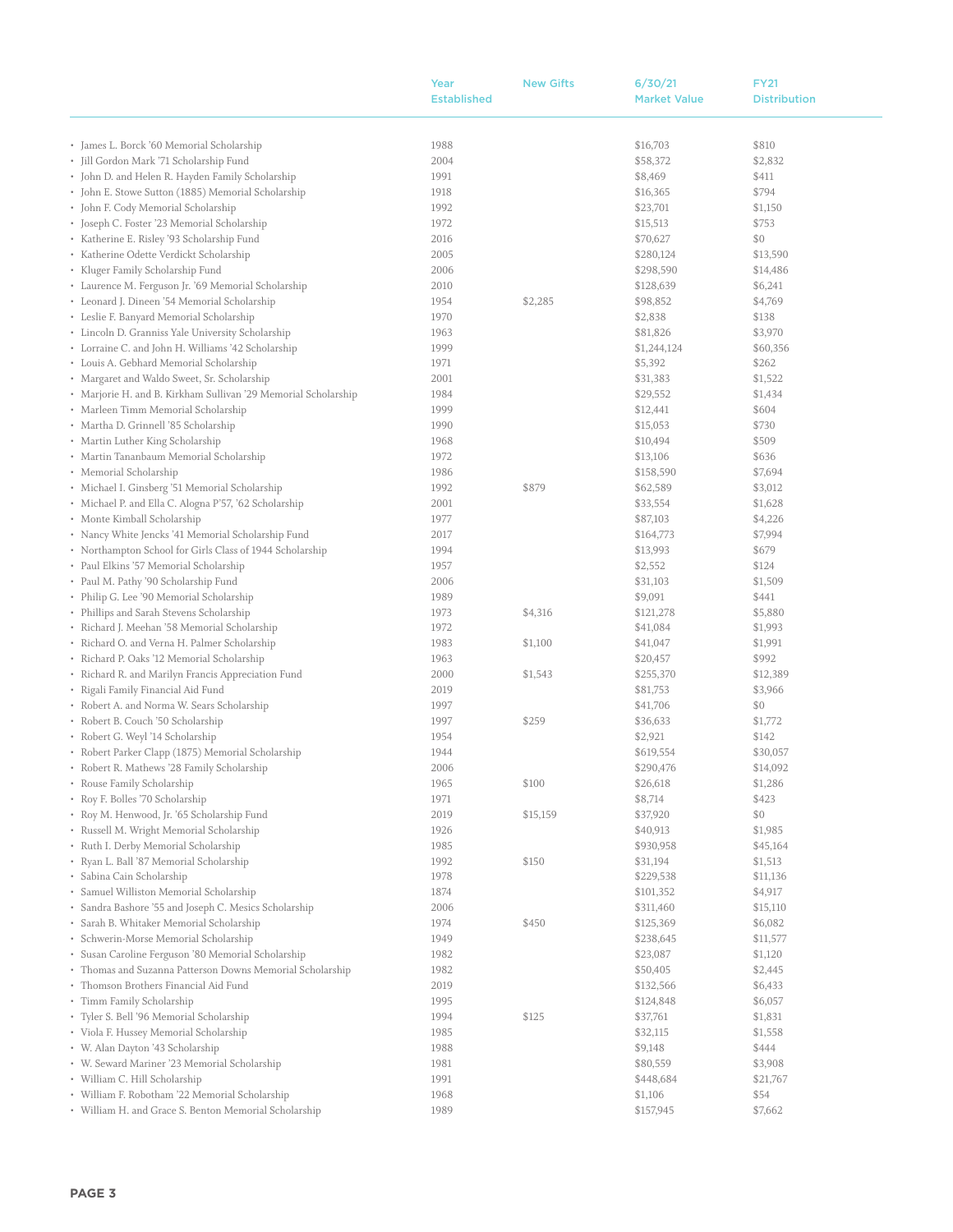|                                                          | Year               | <b>New Gifts</b> | 6/30/21             | <b>FY21</b>         |
|----------------------------------------------------------|--------------------|------------------|---------------------|---------------------|
|                                                          | <b>Established</b> |                  | <b>Market Value</b> | <b>Distribution</b> |
|                                                          |                    |                  |                     |                     |
| • William J. Lossone Memorial Scholarship                | 1968               | \$400            | \$30,086            | \$1,460             |
| • Williston Academy Alumni Scholarship                   | 1985               |                  | \$74,345            | \$3,607             |
| • Williston Northampton Parents' Association Scholarship | 2003               |                  | \$55,986            | \$2,716             |
| • Wilmot S. Babcock (Class of 1972) Scholarship          | 1972               |                  | \$15,645            | \$759               |
| • Wold Family Financial Aid Fund                         | 2019               | \$50,000         | \$144,563           | \$5,800             |
| • Yves Couderc Memorial Scholarship                      | 1991               |                  | \$4,568             | \$222               |
|                                                          |                    |                  |                     |                     |

| <b>SPECIAL USE FUNDS</b>                         | Year               | <b>New Gifts</b> | 6/30/21             | <b>FY21</b>         |  |
|--------------------------------------------------|--------------------|------------------|---------------------|---------------------|--|
|                                                  | <b>Established</b> |                  | <b>Market Value</b> | <b>Distribution</b> |  |
|                                                  |                    |                  |                     |                     |  |
| • Class of 1959 Fund                             | 1999               |                  | \$28,926            | \$1,403             |  |
| • David Montague '57 Fund                        | 1996               |                  | \$27,371            | \$1,328             |  |
| • Edward J. Goodman '37 Fund                     | 1998               |                  | \$12,441            | \$604               |  |
| • Faith Wilcox Barrington Music Enrichment Fund  | 2011               |                  | \$32,031            | \$1,554             |  |
| • France Family Fund                             | 2008               |                  | \$74,368            | \$3,608             |  |
| • Fund for Student Support                       | 1990               |                  | \$24,228            | \$1,175             |  |
| • Gender Sexuality Alliance Fund                 | 1999               | \$1,500          | \$17,481            | \$848               |  |
| • Harry C. Winton Alumni Fund                    | 1968               |                  | \$1,946             | \$94                |  |
| • Henry M. Zachs '52 Fund                        | 1999               |                  | \$257,590           | \$12,496            |  |
| • Herbert Reiner Jr. '34 Alumni Fund             | 1990               |                  | \$7,534             | \$365               |  |
| • Howard J. and Elizabeth K. Brown '51 Fund      | 2017               |                  | \$321,051           | \$15,575            |  |
| · Joanna Wurtele Fund                            | 1996               |                  | \$62,491            | \$3,032             |  |
| · Julie Chornesky Garella '78 Fund               | 2000               |                  | \$4,149             | \$201               |  |
| • Matthew, Matilda and Mabel Zachary Winton Fund | 1968               |                  | \$50,079            | \$2,429             |  |
| • Montague Fund for the Visual Arts              | 2005               |                  | \$61,594            | \$2,988             |  |
| • Munk Ski Team Fund                             | 1993               |                  | \$10,528            | \$511               |  |
| • S. Halford Legacy                              |                    |                  | \$11,096            | \$538               |  |
| • Samuel and Emily Williston Bequest             | 1962               |                  | \$274,715           | \$13,327            |  |
| • Sherrie-Ann L. Gordon '00 Equity Fund          | 2021               | \$10,000         | \$10,234            | \$0                 |  |
| • Sue Curry Barnett Fund                         | 2020               | \$200,000        | \$243,487           | \$0                 |  |
| • Williston + Endowment Fund                     | 2012               |                  | \$211,472           | \$10,259            |  |
| • Williston Northampton Dance Fund               | 2011               |                  | \$31,103            | \$1,509             |  |
| • Wright Speaker Series                          | 2010               |                  | \$65,304            | \$3,168             |  |

| <b>INSTRUCTION &amp; PROFESSIONAL</b>                                      | Year               | <b>New Gifts</b> | 6/30/21             | <b>FY21</b>         |  |
|----------------------------------------------------------------------------|--------------------|------------------|---------------------|---------------------|--|
| <b>DEVELOPMENT FUNDS</b>                                                   | <b>Established</b> |                  | <b>Market Value</b> | <b>Distribution</b> |  |
|                                                                            |                    |                  |                     |                     |  |
| • A. J. Giacomini Audio/Visual Photo Fund                                  | 1980               |                  | \$38,200            | \$1,853             |  |
| • A. L. Hepworth History Chair                                             | 1985               |                  | \$6,005             | \$291               |  |
| • Adah Judd Green Endowment for Teaching Excellence                        | 1989               |                  | \$65,027            | \$3,155             |  |
| • Allen S. Olmstead (1875) Fund                                            | 1943               |                  | \$20,327            | \$986               |  |
| • Cain Family Sabbatical Fund                                              | 1987               |                  | \$1,117,152         | \$0                 |  |
| • Charles Gardner Granniss '29 and Eugenie Williams Granniss Faculty Chair | 1999               |                  | \$1,295,142         | \$62,831            |  |
| • Class of 1957 Faculty Professional Development Fund                      | 2007               | \$1,000          | \$301,010           | \$14,554            |  |
| • David H. '35 and Edward J. '37 Goodman Science Chair                     | 2001               |                  | \$1,287,950         | \$62,482            |  |
| • Dennis H. Grubbs Faculty Chair                                           | 1999               | \$250            | \$1,034,738         | \$50,186            |  |
| · Elizabeth Kassel Brown '51 Summer Faculty Fellowship Fund                | 2004               |                  | \$62,206            | \$3,018             |  |
| • Emily N. McFadon Vincent '49 and Bob E. Vincent Instructorship           | 2007               |                  | \$325,540           | \$15,793            |  |
| • Emily N. McFadon Vincent '49 Faculty Professional Development Fund       | 2014               |                  | \$1,156,464         | \$56,104            |  |
| • Faculty Professional Development Fund                                    | 2014               |                  | \$311,031           | \$15,089            |  |
| • Faculty Salaries Fund                                                    |                    |                  | \$33,218            | \$1,612             |  |
| • George E. and Catherine B. Gregory Instructorship                        | 2007               |                  | \$614,653           | \$29,819            |  |
| · Giacomini Faculty Enrichment Fund                                        | 1985               |                  | \$29,449            | \$1,429             |  |
| • Griffin Faculty Development Gift                                         | 2012               |                  | \$564,674           | \$27,394            |  |
| • Hagedorn Family Faculty Chair                                            | 2006               |                  | \$1,287,950         | \$62,482            |  |
| • Henry '42 and Amy Liss Faculty Development Fund                          | 1995               |                  | \$459,622           | \$22,298            |  |
| • Henry M. '52 and Judith M. Zachs Faculty Chair                           | 1999               |                  | \$1,296,016         | \$62,874            |  |
| · John L. Hall (1890) Faculty Salaries Fund                                | 1942               |                  | \$47,705            | \$2,314             |  |
| • John Seely Brown '58 Faculty Chair                                       | 2004               |                  | \$423,657           | \$20,553            |  |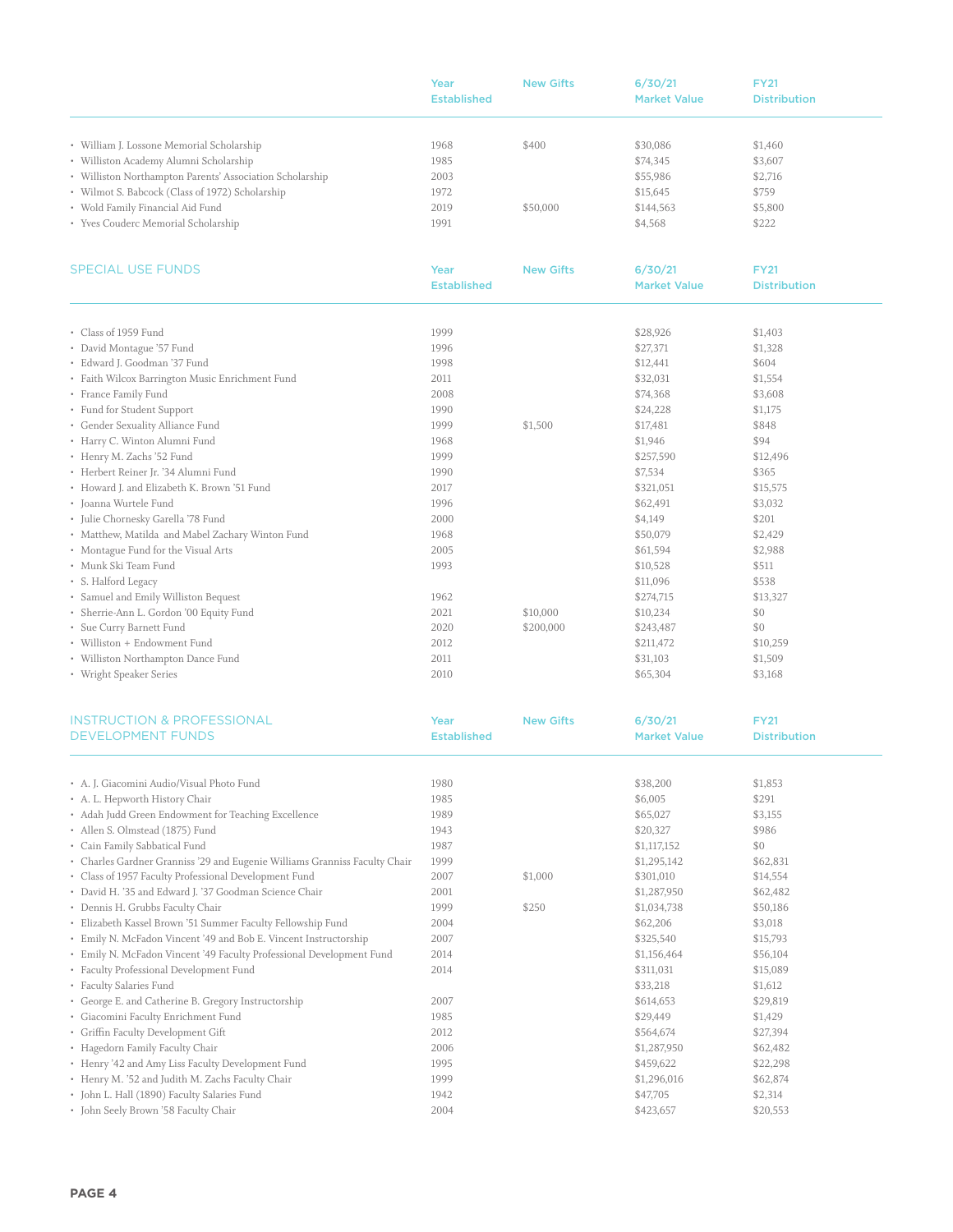|                                                          | Year               | <b>New Gifts</b> | 6/30/21             | <b>FY21</b>         |
|----------------------------------------------------------|--------------------|------------------|---------------------|---------------------|
|                                                          | <b>Established</b> |                  | <b>Market Value</b> | <b>Distribution</b> |
|                                                          |                    |                  |                     |                     |
| • Jon P. and Russell S. Adams Art Fund                   | 1967               |                  | \$200,576           | \$9,731             |
| • Karin H. O'Neil Instructorship                         | 2001               |                  | \$333,438           | \$16,176            |
| • Kluger Family Summer Faculty Enrichment Fund           | 2008               |                  | \$28,701            | \$1,392             |
| • Martha Galbraith Faculty Enrichment Fund               | 1980               |                  | \$4,261             | \$207               |
| • Northampton School for Girls Instructorship            | 1999               | \$4,185          | \$835,893           | \$40,491            |
| • Prigmore Faculty Chair                                 | 2006               |                  | \$1,244,124         | \$60,356            |
| • Richard C. Gregory Faculty Chair                       | 2004               |                  | \$1,289,578         | \$62,561            |
| • Roger S. Clapp Faculty Salaries Fund                   | 1980               |                  | \$1,820,530         | \$88,320            |
| • Sandra Bashore '55 and Joseph C. Mesics Instructorship | 2001               |                  | \$311,031           | \$15,089            |
| • Schreyer Family Lectureship                            | 2006               |                  | \$311,031           | \$15,089            |
| • Taiwan Fund for the Arts                               | 1998               |                  | \$49,765            | \$2,414             |
|                                                          |                    |                  |                     |                     |

| LIBRARY & BOOK FUNDS                                  | Year               | <b>New Gifts</b> | 6/30/21             | <b>FY21</b>         |
|-------------------------------------------------------|--------------------|------------------|---------------------|---------------------|
|                                                       | <b>Established</b> |                  | <b>Market Value</b> | <b>Distribution</b> |
|                                                       |                    |                  |                     |                     |
| • Arthur B. and John Arthur Hyman Library Fund        | 1961               |                  | \$61,287            | \$2,973             |
| • Elizabeth Kassel Brown '51 Library Acquisition Fund | 2004               |                  | \$31,103            | \$1,509             |
| • Emma Moadinger Memorial Book Fund                   | 1984               |                  | \$2,362             | \$115               |
| • Henry E. Donais Jr. '59 Library Endowment           | 1975               |                  | \$5,875             | \$285               |
| • Horace Thorner Library Book Fund                    | 1982               | \$500            | \$55,605            | \$2,698             |
| • Janet Shaler Book Fund                              | 1997               |                  | \$4,984             | \$242               |
| • John H. Mensel '12 Book Fund                        | 1977               |                  | \$10,412            | \$505               |
| • Lewis Zundell Memorial Book Fund                    | 1967               | \$106            | \$3,701             | \$180               |
| • Library Book Fund                                   | 1974               |                  | \$36,517            | \$1,772             |
| • Library Endowment Fund                              | 1974               |                  | \$14,810            | \$718               |
| • Robert A. Childs '65 Library Endowment Fund         | 1965               |                  | \$112,999           | \$5,482             |
| • Samuel Williston Fund                               | 1939               |                  | \$60,985            | \$2,959             |
| • William H. Humes '13 Memorial Book Fund             | 1967               |                  | \$610               | \$30                |

| PHYSICAL PLANT FUND                                        | Year<br><b>Established</b> | <b>New Gifts</b> | 6/30/21<br><b>Market Value</b> | <b>FY21</b><br><b>Distribution</b> |
|------------------------------------------------------------|----------------------------|------------------|--------------------------------|------------------------------------|
| • Donais Property Maintenance Fund                         | 1998                       |                  | \$12,061                       | \$585                              |
| • Goldstein Garden Maintenance Endowment Fund              | 2019                       |                  | \$6,350                        | \$308                              |
| • Roger S. Clapp Social Sciences Building Maintenance Fund | 1984                       |                  | \$231,718                      | \$11,241                           |

| <b>PRIZE &amp; AWARD FUNDS</b>                  | Year<br><b>Established</b> | <b>New Gifts</b> | 6/30/21<br><b>Market Value</b> | <b>FY21</b><br><b>Distribution</b> |  |
|-------------------------------------------------|----------------------------|------------------|--------------------------------|------------------------------------|--|
|                                                 |                            |                  |                                |                                    |  |
| • A. L. Hepworth Prizes in U.S. History         | 1898                       | \$250            | \$2,415                        | \$117                              |  |
| • Albert S. Hills Prize                         | 1921                       |                  | \$4,065                        | \$197                              |  |
| • Alumnae Soccer Award                          |                            |                  | \$1,035                        | \$50                               |  |
| • Alumni Football Prizes                        |                            |                  | \$90                           | \$4                                |  |
| • Archibald Hepworth Tennis Prize               | 1973                       |                  | \$580                          | \$28                               |  |
| • Arete Class of 1985 Prize                     | 1985                       |                  | \$2,311                        | \$112                              |  |
| • B. Hoff Knight French Award                   | 1969                       |                  | \$6,407                        | \$311                              |  |
| • B.W.B. Brown (1887) Health Prize              | 1937                       |                  | \$8,130                        | \$394                              |  |
| • Barbara K. Ansbacher Music Award              | 1990                       |                  | \$900                          | \$44                               |  |
| • Bruce R. McElwain '53 Prize                   | 1962                       |                  | \$101                          | \$5                                |  |
| • Carew Debating Prize                          | 1919                       |                  | \$2,033                        | \$99                               |  |
| • Charles A. Buffum Latin Prizes                | 1941                       |                  | \$1,256                        | \$61                               |  |
| • Charles Dickinson Public Speaking Prize       | 1939                       |                  | \$6,098                        | \$296                              |  |
| • Chester M. Merrick '65 Memorial Theatre Prize | 1967                       |                  | \$4,216                        | \$205                              |  |
| • Class of 1971 Prize                           |                            |                  | \$914                          | \$44                               |  |
| • Dag Hammerskjold Memorial Essay Prize         | 1963                       |                  | \$1,012                        | \$49                               |  |
| • Dale W. Lash Basketball Prize                 | 1977                       |                  | \$2,003                        | \$97                               |  |